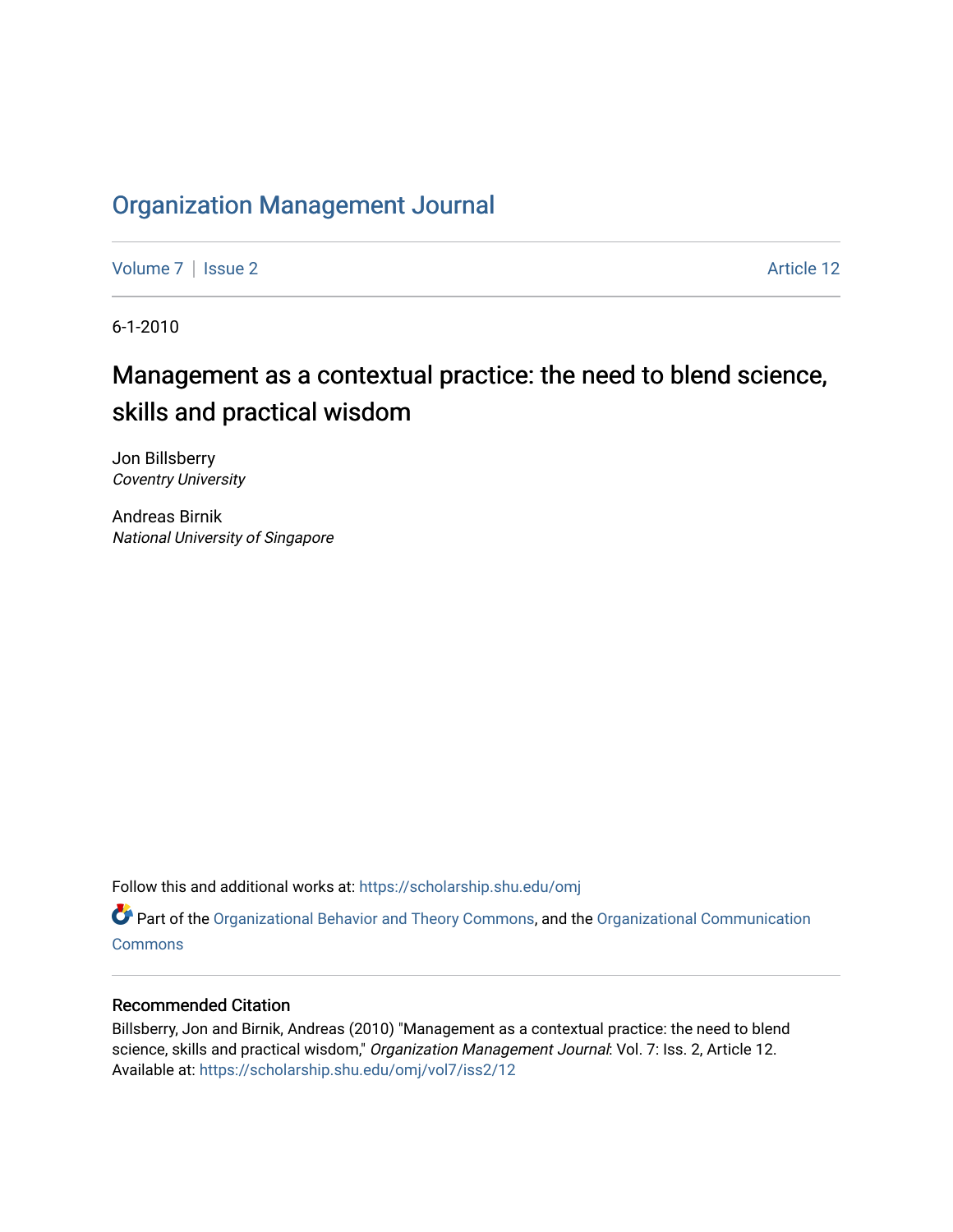# Management as a contextual practice: the need to blend science, skills and practical wisdom

Jon Billsberry $^{\rm 1}$ , Andreas Birnik<sup>2</sup>

<sup>1</sup> Faculty of Business, Environment and Society, Coventry University, Coventry, UK; <sup>2</sup>National University of Singapore, Singapore

Correspondence: Jon Billsberry, Faculty of Business, Environment and Society, Coventry University, Priory Street, Coventry CV1 5FB, UK. Tel:  $+44$  (0) 2476 888412; Fax:  $+44$  (0) 2476 887688; E-mail: j.billsberry@coventry.ac.uk



Organization

Management Journal

#### Abstract

This paper contributes to the debate regarding whether or not management is, or should become, a profession. Using the principles of dialectic logic, arguments for the thesis that management is a profession and the antithesis that management is more akin to an art or a craft are critically reviewed. Aristotle's intellectual virtues episteme (science), techne (skills) and phronesis (practical wisdom) are introduced as a synthesis to this debate. Rather than characterizing management as a profession, it is argued that management is a contextual practice that requires a blend of all three intellectual virtues. Organization Management Journal (2010) 7, 171–178. doi:10.1057/omj.2010.15

Keywords: profession; practical wisdom ( *phronesis*); ethics

#### Introduction

The so-called "relevance gap" in management education and research has become a topic of a substantial scholarly debate. Notable contributors include prominent business school academics (e.g. Mintzberg, 2004; Pfeffer and Fong, 2004; Bennis and O'Toole, 2005; Ghoshal, 2005), several past presidents of the Academy of Management (Hambrick, 1994; Huff, 2000; Cummings, 2007), the AACSB (2007) and The Economist (2007). Continuing along this line, Academy of Management Journal recently published a special forum on "Research with relevance for practice" (Gulati, 2007; Markides, 2007; McGahan, 2007; Rynes, 2007; Tushman and O'Reilly, 2007; Vermeulen, 2007) and the 2008 theme for the Academy of Management meeting challenges the business school community to ponder "the questions we ask".

Closely linked with the "relevance debate" is the recent discussion in academic journals regarding whether or not management is or at least should be a profession (e.g. Pfeffer and Fong, 2002, 2004; Trank and Rynes, 2003; Mintzberg, 2004; Bennis and O'Toole, 2005; Fryer and Gardner, 2007; Spender, 2007). Viewing management as a profession would have significant implications for both management education and research.

In this paper, arguments for and against management as a profession are critically reviewed. Following from this, Aristotle's three kinds of knowledge or intellectual virtues: episteme, techne and phronesis (Flyvbjerg, 2001, 2006; Aristotle, 2004) are introduced, and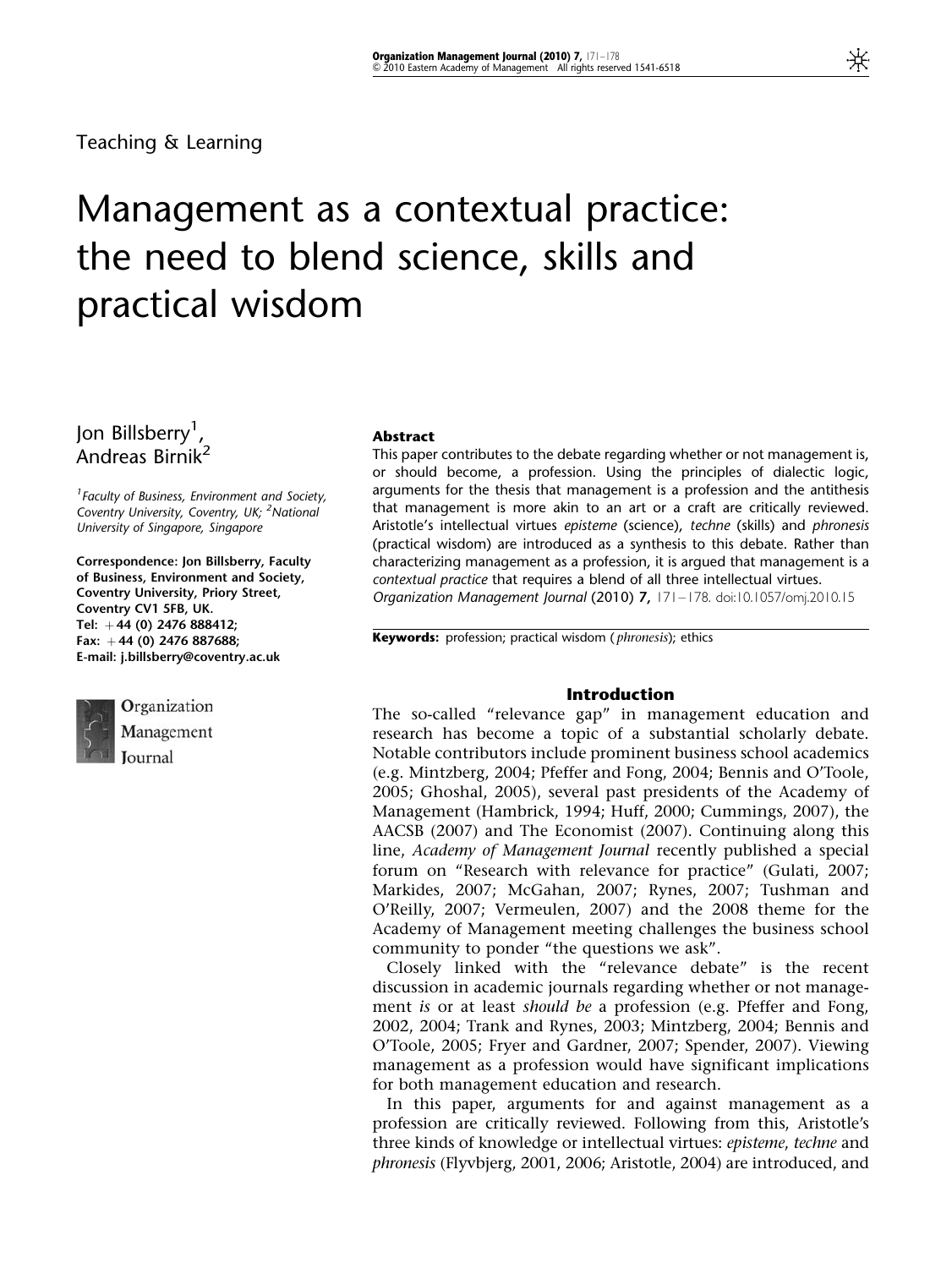these are discussed in terms of their relevance to the profession debate. We reach the conclusion that management students need a combination of science, skills and practical wisdom in order to thrive. The paper ends with a discussion of the implications for management education and research.

#### Characteristics of a profession

Before moving to a critical discussion of the "management as a profession" debate, it is important to define the characteristics of a profession. There is general agreement that professions contain three common characteristics. These are a professional knowledge-base, a professional ethos and training in professional schools. Each of these is described in a little more depth below.

First, professions have an established and codified professional knowledge-base that practitioners acquire through study and subsequently practice (Spender, 2007). This knowledge base is abstract and contains generalized knowledge that is portable, to a great degree, across contexts (Trank and Rynes, 2003). Application of the knowledge base is also linked to achieving higher performance. As a result, experts would typically outperform laypersons within a professional area (Mintzberg, 2004) and evidence-based knowledge and practice is held in high regard (Pfeffer and Sutton, 2006).

Second, practitioners seem to be guided by some form of professional ethos concerning what is considered acceptable practice (Trank and Rynes, 2003). Ethos comes from the Greek word "ethikos" meaning that a person is showing moral character; hence ethos captures the ethical dimension of practicing a profession. Such a character is nurtured and enforced through explicit rules of membership and accreditation (Trank and Rynes, 2003; Fryer and Gardner, 2007), professional values and responsibility (Pfeffer and Fong, 2004), socialization (Pfeffer and Fong, 2004), and sanctioning mechanisms for violations (Pfeffer and Fong, 2004; Fryer and Gardner, 2007). As a result, professions hold certain rules of conduct as essential to the integrity of practice. The sole focus on economic results or other ultimate outcomes is thus rarely acceptable (Fryer and Gardner, 2007). Professions thus reject a purely instrumental focus on outcomes in favor of value-based ethics.

Third, aspiring and current practitioners receive training at professional schools (e.g law, medicine and engineering), focused on practical components, rather than only functionally oriented academic subjects (Bennis and O'Toole, 2005). Hence, professional schools typically draw on a number of core disciplines that distinguish themselves through their applied nature (Bennis and O'Toole, 2005). Commonly, faculty members are practicing the profession they research and teach and often they have parallel academic and professional appointments. Also, it is not unusual for faculty members to move in and out of the profession during the span of their careers (Pfeffer and Fong, 2002). The views of faculty also carry weight in practice (Bennis and O'Toole, 2005). In addition, students might also spend periods of time as interns under the guidance of experienced practitioners (Fryer and Gardner, 2007).

#### Is management a profession?

The above characteristics frame the debate as to whether management can be considered a profession. A review of the literature shows that there are two primary positions taken by authors. In one camp, are those who support the thesis that management should be a profession (Trank and Rynes, 2003; Pfeffer and Fong, 2004; Bennis and O'Toole, 2005). Closely related to this standpoint is the call for relevant research that provides a scientific evidence base that can guide management practitioners (Pfeffer and Sutton, 2006). In the other camp, are those people who argue for the antithesis that management is not, nor should it be, considered a profession. Authors taking this position instead prefer to view management as an art (Spender, 2007) or a craft (Mintzberg, 1987). Both the thesis and the antithesis convey insights of importance but they are paradigmatically different and antagonistic to each other. This paper explores whether a synthesis can be found by drawing on the wisdom contained in the Greek classics, and Aristotle's (2004) Nicomachean Ethics, in particular.<sup>1</sup>

In Nicomachean Ethics, Aristotle separates out three different forms of intellectual virtues, which he calls episteme, techne and phronesis. Episteme refers to universal scientific, and context-independent knowledge. This form of knowledge appears to be highly suitable for professionalization. Advocates of the thesis that management should be a profession, based on a documented evidence base, are advocating an epistemic view of management. In contrast, techne is translated as art, craft or skills, and represents pragmatic context-dependent knowledge. This corresponds fairly closely to the antithesis that management cannot be considered a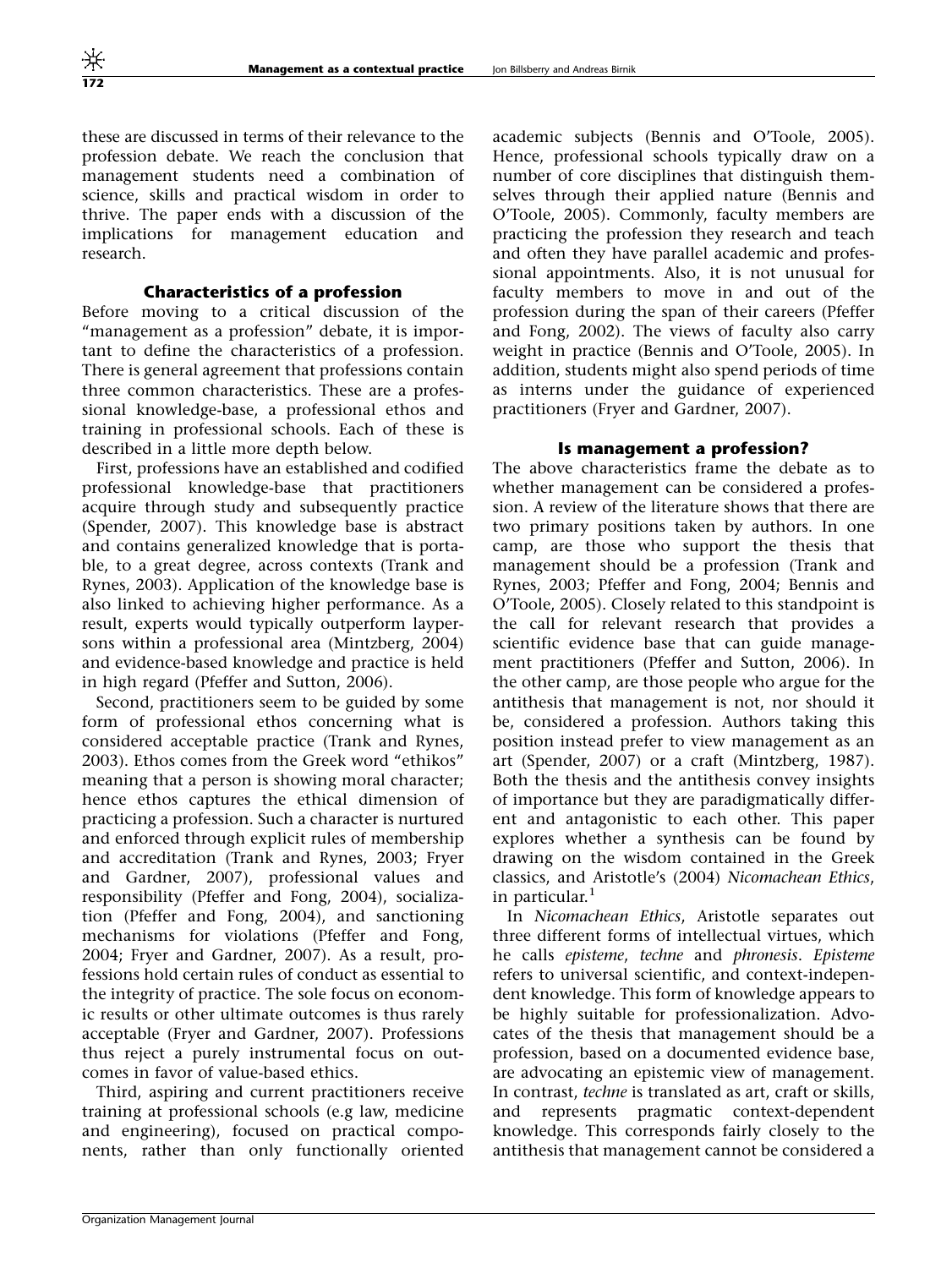profession based on the application of a documented knowledge base. Had this been the end of the story, Aristole's ideas would not have offered a synthesis. However, he offers a third intellectual virtue – phronesis – which is often translated as practical wisdom or prudence (Flyvbjerg, 2001; Grint, 2007). It is phronesis that offers the possibility of a synthesis to the management as a profession debate.

Phronesis refers to pragmatic, context-dependent and ethics-oriented knowledge focused on valuebased judgments. Flyvbjerg explains "[w]hereas episteme concerns theoretical know why and techne denotes technical know how, phronesis emphasizes practical knowledge and practical ethics" (Flyvbjerg, 2001: 56, italics in original). As such, phronesis brings a focus on balancing instrumental rationality with value rationality (Flyvbjerg, 2001). Given this, Statler and Oppegaard (2005) have argued that practical wisdom combines management behavior that is both ethical and effective. It is in fact the focus on analysis of values that distinguishes phronesis. Flyvbjerg argues, "[p]hronesis concerns the analysis of values – things that are good or bad for man – as a point of departure for managed actions (Flyvbjerg, 2006: 372). This appears to be of particular relevance to both management and to social sciences in general. The focus on practical wisdom that *phronesis* denotes might be the synthesis we need to transcend the thesis of management as a science and the antithesis of management as an art or craft. Based on this insight, we now return to our assessment of the management "profession" across the three categories of professional knowledge-base, professional ethos and professional schools.

The data regarding whether or not the management field has a professional knowledge-base is weak. Although there has been a lot of discussion about evidence-based management (Tranfield et al., 2003; Pfeffer and Sutton, 2006), design science (Romme, 2003; van Aken, 2005) and Mode 2 knowledge (Tranfield and Starkey, 1998; Starkey and Madan, 2001), surprisingly little evidence has actually been mustered on its behalf to show that management either has such a professional knowledge-base or that one would be useful or achievable. For example, Pfeffer and Fong (2002) did not find any evidence that possessing an MBA degree, or having high scores in MBA courses, were correlated with individual career success. The authors also found that "there is little relevance that business school research is influential on

management practice, calling into question the professional relevance of management scholarship" (Pfeffer and Fong, 2002: 78). Further, Mintzberg (2004) has argued that "knowledge about context is not as portable in management as it is in education or engineering or in medicine" (2004: 12). Rather than being about the application of a scientific evidence base, Bennis and O'Toole (2005) have proposed that most issues facing senior managers require judgment rather than analysis. Such arguments are closer to advocating practical wisdom (phronesis) instead of a purely epistemic view of management as a science. As evidence-based management is epistemic in nature, focused on meta-analysis of objective evidence rather than on value-based judgments, there are clear limits to what we can expect to get from the evidence-based movement in management studies. We view evidence-based management as a sound methodology to improve the quality of our epistemic knowledge base rather than as a tool to achieve practical wisdom. As an aside, it is important to note that in some management-related disciplines, such as accounting, finance, actuarial science and purchasing, scientific (epistemic) knowledge is central to study. Students in these disciplines are taught rules and procedures and have to pass "professional" examinations to qualify for entry to these "professions." They contrast markedly to teaching in mainstream management education, which further highlights the challenge of applying epistemic knowledge to management. In conclusion, there is a strong argument that the management field has not developed a professional knowledge-base in a strict sense, nor convincingly shown that such a knowledge-base would be useful. Hence, while some talk about "evidenced-based medicine", the promise of "evidence-based management" remains unfulfilled as of yet in mainstream management.

A similar conclusion can be drawn in regard to professional ethos as there does not appear to exist a strong ethos within the management field today. Accreditation bodies lack credibility and do not purport to defend a particular professional ethos. There are no shared professional values and no sanctioning mechanisms beyond the law and "naming and shaming" in the press and on the Internet. In fact, the management field is characterized by an almost exclusive focus on extrinsic outcomes, and it has even been argued that management education is attracting corporate mercenaries primarily interested in monetary rewards rather than the actual practice of management (Mintzberg, 2004; Pfeffer and Fong, 2004; Fryer and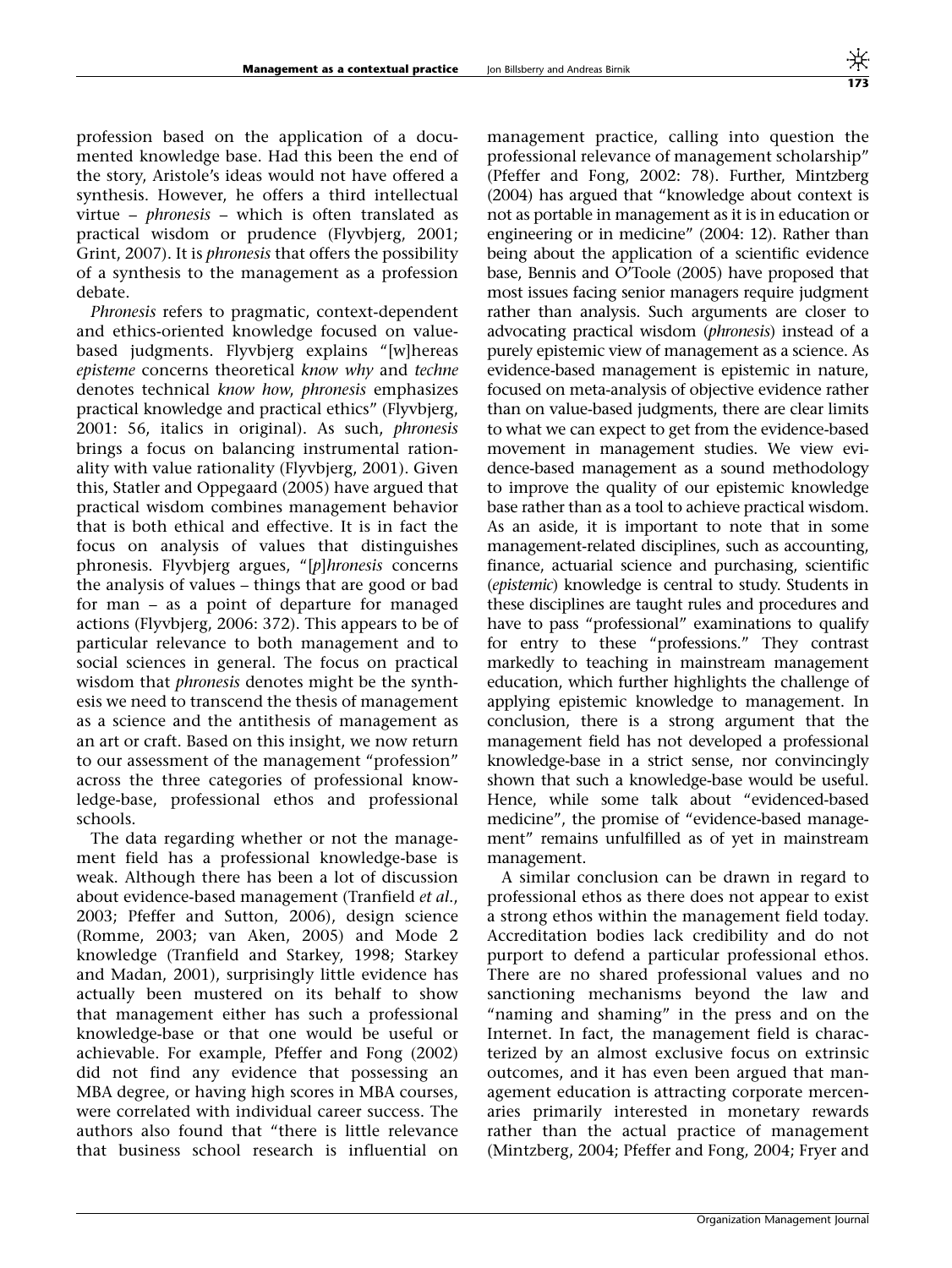Gardner, 2007). This is often discussed in relation to whether self-interest is the only driver of human behavior (e.g. Ghoshal, 2005). This is important given the process of double hermeneutics in the social sciences, which means that theories can become self-fulfilling prophecies if they legitimize and stimulate behavior (Ghoshal and Moran, 1996; Ferraro et al., 2005; Ghoshal, 2005). Hence, if selfinterest is legitimized as the sole legitimate driver of human motivations, our students might, in fact, become indoctrinated to behave in a more egoistic manner than their natural inclination (Sober and Wilson, 1998). There is, however, an emerging body of literature from anthropology, evolutionary biology and psychology that concludes that assumptions surrounding managerial rationality and the "economic man" might not be appropriate (Kahneman and Tversky, 1973; Sober and Wilson, 1998; Hauser, 2006). As a result, both Sen (1987) and Sober and Wilson (1998) have concluded that there is lack of evidence supporting commonly held selfinterest convictions in much of mainstream economic and management theory. In line with this, it might in fact be harmful if management education advocates self-interest as the only worthwhile pursuit. While it can be concluded that a deeper sense of ethos does not seem to exist today in management education, it would be sensible to promote students' development of an ethos going forward. This would also be consistent with elevating the importance of phronesis in relation to episteme and techne, which are already held in high regard in our business schools and universities.

The third area of interest is the training of managers in professional schools. Interestingly, the first business schools began with a strong link to business and were often closely associated with trades and professions. However, from the 1950s onwards these links have been gradually eroded away as business schools aspired to gain academic status and move away from their original standing as "trade schools" (Trank and Rynes, 2003; Mintzberg, 2004; Pfeffer and Fong, 2004; Bennis and O'Toole, 2005; Spender, 2007). This has led to a greater separation between the practice of management and the research and teaching of management in business schools. As business schools have moved away from their origin as professional schools, there are sound arguments for a re-orientation for the future. This is also consistent with the call to increase the focus on developing students' practical wisdom (phronesis). If the most important decisions facing managers involve the application of value-based judgments (Bennis and O'Toole, 2005), phronetic training seems best placed to prepare students for their future careers.

The above discussion illustrates that management cannot be characterized as a profession today according to the same criteria that would be applied to professions such as accounting, law and medicine. Instead and consistent with Aristotle's intellectual virtues, management must be viewed as a contextual practice that blends science, skills and practical wisdom. Such an approach has the potential to transcend both the relevance and the profession debates.

#### Contextual practice

In contrast to the natural sciences, the social sciences are deeply contextual in nature (Flyvbjerg, 2001). This means that management is a situated activity, which both shapes and is shaped by the context in which it occurs (Jarzabkowski, 2005). Hence, there is no such thing as decontextualized management. In fact, Spender has argued that "[t]here is no decontextualized but still practicerelevant knowledge" (Spender, 2007: 38). This contrasts markedly with other professions. For example, in medicine a surgeon may develop a new procedure and then apply it to all similar cases because, in essence, all contexts (i.e. human bodies) are largely the same. Another example would be an actuary who learns how to calculate risk and can use these skills across cases because the computation of risk stays the same regardless of the context. The same is not the case in management where taking an exclusively epistemic view, similar to the stance taken in the natural sciences, would not allow for the variation, complexity and multiple causation in every context. As suggested by Lawrence (1992), conducting problem-oriented research, grounded in specific contexts, might be a more promising avenue to pursue in contrast to mainstream deductive, theory-oriented research. Calls for a re-orientation towards local phenomena and issues have also been raised by a number of other scholars (e.g. Toulmin, 1990; Flyvbjerg, 2001; Meyer, 2006).

If management cannot be considered a profession, can it be considered a "practice"? That is, is management something that people do rather than an attribute of people or something that firms have? A practice has a less demanding set of criteria than a formal profession based on the criteria discussed above. Nevertheless, the term "practice" is particularly interesting as it contains the notion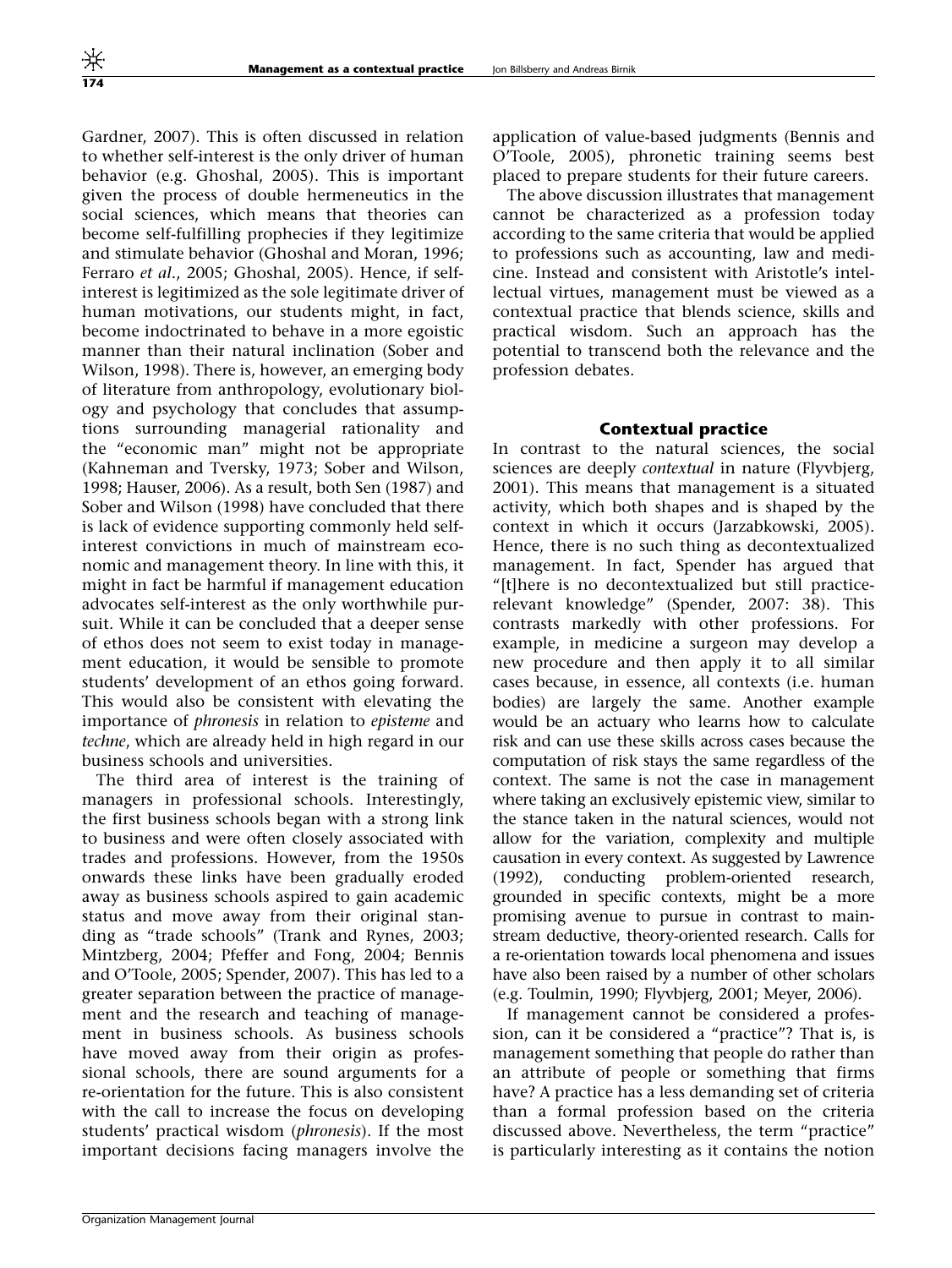of continual development – "practice makes perfect" – and that traditional forms of academic study are unlikely to achieve the desired learning. Practice-based professional learning is an interesting development as it sees workplaces, rather than classrooms as the primary location for management development (Hawkins and Winter, 1995; Fenton-O'Creevy et al., 2006). In these environments, management students need a combination of science, skills and practical wisdom to thrive, which acknowledges the value of Aristotle's three intellectual virtues to managers. This pluralistic approach to management (Ghoshal, 2005; AACSB, 2007) also corresponds with a trend towards interdisciplinary study (e.g. Shih and Chao, 2007). Similar to Gulati's (2007) critique of the polarized relevance versus rigor debate, this is an inclusive stance rather than a confrontational one. The following section looks at the implication of this stance for management education and the research that is conducted in business schools.

#### Implications for business schools

Although the synthesis in this paper is to argue for an inclusive stance involving all three of Aristotle's intellectual virtues, techne, episteme and phronesis, this section focuses on the practical implications of phronesis. The other two were discussed earlier in this paper and the notion of practical wisdom is less well developed in the literature.

The implication for *research* is that more attention needs to be given to concrete, local, timely and contextual issues (Toulmin, 1990; Flyvbjerg, 2001; Meyer, 2006). This increases the likelihood that managerially relevant questions are asked in the first place (Vermeulen, 2005, 2007). Problemoriented, rather than theory-oriented, research appears to be a promising avenue to pursue (Lawrence, 1992). With a view of management as a contextual practice, it is also important that research focuses on managerial interventions or actions. Design science research has a lot of tell us in this regard given the preoccupation with understanding what interventions work for whom in what contexts (Romme, 2003; van Aken, 2005; Huff et al., 2006). In addition, researchers should actively embrace the phronetic concern with values. This is in distinct contrast to the value-free research conducted within the objectivist research paradigms adopted by positivism and critical rationalism. As argued by Flyvbjerg:

Phronesis thus concerns the analysis of values – 'things which are good or bad for man' – as a point of departure for action. Phronesis is that intellectual activity most relevant to praxis. It focuses on what is variable, on that which cannot be encapsulated by universal rules, on specific cases. Phronesis requires an interaction between the general and the concrete, it requires consideration, judgment and choice. More than anything else, phronesis requires experience. (Flyvbjerg, 2001: 57, italics in original)

The phronetic emphasis with "regard to things that are good or bad for man" (Aristotle, 2004: 150) means that scholars need to take sides and actively engage with the central issues of our time. The critic might argue that this degrades the very nature of "objective" science in favor of subjective "opinions." However, Flyvbjerg has addressed this by arguing that:

At present, social science is locked in a fight it cannot hope to win, because it has accepted terms that are self-defeating. We will see that in their role as phronesis, the social sciences are strongest where the natural sciences are weakest: just as the social sciences have not contributed much to explanatory or predictive theory, neither has the natural sciences contributed to the reflexive analysis and discussion of values and interests, which is a prerequisite for an enlightened political, economic, and cultural development in any society, and which is at the core of phronesis. (Flyvbjerg, 2001: 3, italics in original)

In this regard, it is interesting to note that the gap between the social and the natural sciences have in fact been closing compared with the ultra-positivist standpoint adopted during the Enlightenment and in the 19th century. We can see this in the example of Cosmology and the "Big Bang" theory, which includes a substantial amount of philosophical argumentation in addition to "hard" scientific evidence. Hence, it is especially important that the social sciences do not aspire to outdated ideals about what constitutes proper science.

Does this somewhat "subjective" stance then simply imply that any "opinion" should be accepted to be as good as any in the social sciences? Clearly not as Flyvbjerg argues:

As regards validity, phronetic research is based on interpretation and is open for testing in relation to other interpretations and other research. But one interpretation is not just as good as another, which would be the case for relativism. Every interpretation must be built upon claims of validity, and the procedures for ensuring validity are as demanding for phronetic research as for any other activity in the social or political sciences. (Flyvbjerg, 2001: 130)

The implications for teaching are that management as a contextual practice must be closely aligned with the need for experience. There are similarities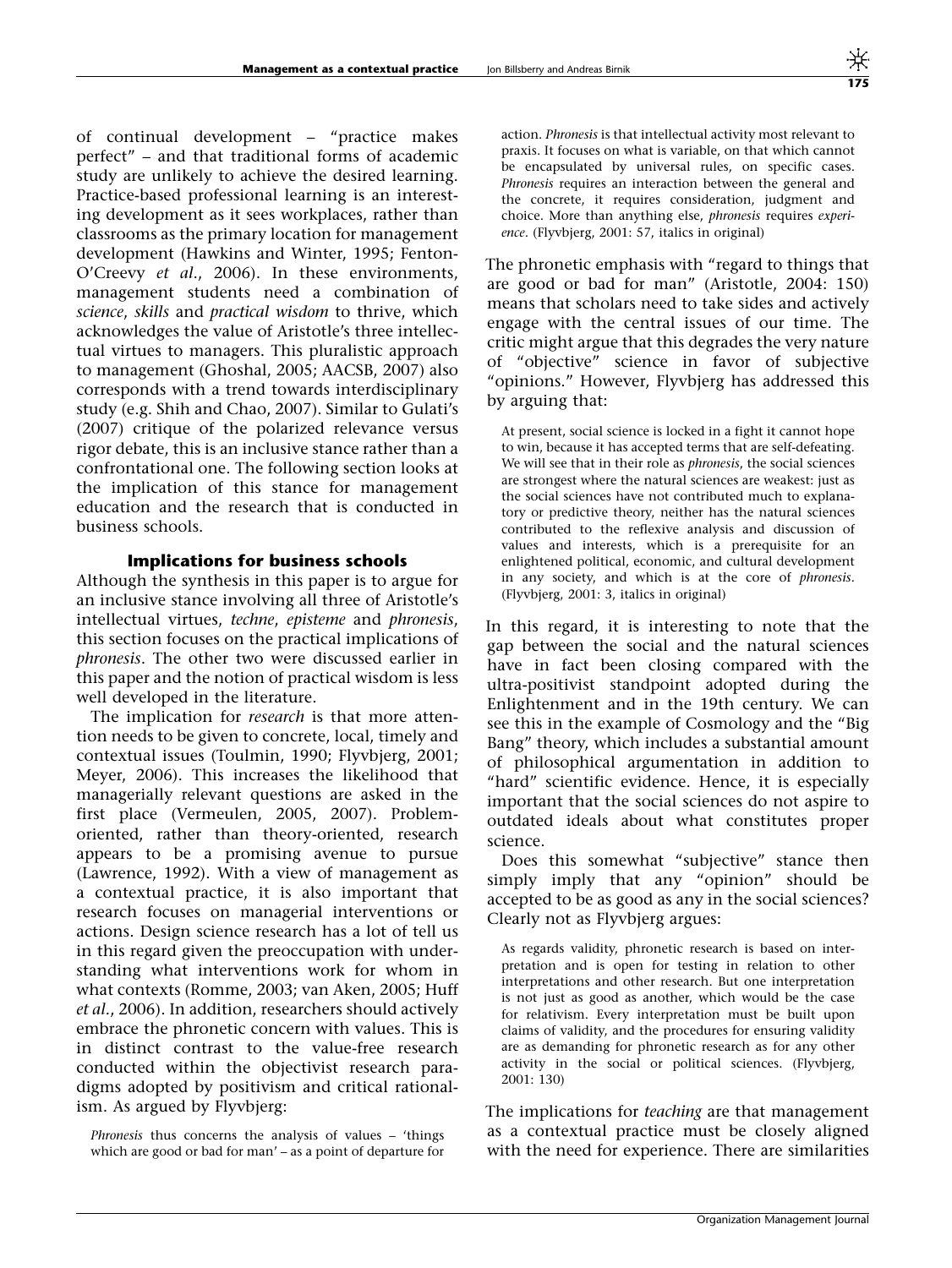with Flyvbjerg's (2001) discussion of phronesis and Goold et al.'s (1994) arguments that managers need to develop "feel" for their businesses to avoid destroying value. As a result, reflexivity is a key component of management as a contextual practice. There are several ways to encourage reflexivity. The most common method in business schools might be the use of case studies that confront students with managerial dilemmas or challenges. Business simulations and negotiation games are also sometimes used. However, such approaches suffer from a rather sterile view of reality captured in just a few sanitized pages or simulations based on just a few variables. Moreover, the student is detached from the "reality" of case studies and the impact decisions have on people, business, communities and the environment. A more appropriate alternative, when confined to the classroom, would be the use of visual (TV shows, cinema, etc.) and audio material (e.g. first hand recollections, memoirs) that brings contexts alive and allows students the opportunity to experience the complexity and causal ambiguity of management. We also believe there is great value in having students write in-depth case studies and ethnographies where they engage directly with practicing managers and then bring back this experience to the classroom.

A phronetic approach to teaching must combine reflexivity with realism (Grint, 2007). Hence, this approach suggests a teaching approach that confronts students with the actual practice of management. These include engagement with employees (managers, non-managers, etc.), engagement with those people interacting with organizations from the outside (e.g. customers, suppliers, shareholders, action groups), and in-company project work. Shadowing schemes and internships, which are commonly used in the medical and legal fields, are also relevant. In many ways, the *phronetic* approach calls for a re-emergence of the apprenticeship model of teaching whereby the management student learns "at the bench." The TV series, The Apprentice, offers an interesting glimpse at a form of learning where people are given a practical task and are then evaluated and debriefed on it. This could easily be adapted to bring out the learning component in an educational setting. Another form of apprenticeship model illustrated on television is the notion of Faking It. In this series, a person spends a month living and training with an expert in order to pass as "the real thing" in a realistic practical test at the end of the period. This approach allows not just for context (episteme) and

context-independent (techne) skill development, but it also facilitates the transfer of practical wisdom about the job.

Taking the apprentice model to its natural conclusion, management students would be learning in the morning and practicing in the afternoon alongside their professors. Student-built, or at least university-built, businesses may be the ultimate learning vehicle in this regard. In other vocational fields, colleges and universities build operating theaters to train surgeons, dark rooms to develop (pardon the pun) photography students and put on productions to give acting students an opportunity to perform in front of audiences. Why not develop organizations in which management students and their professors can work and learn side-by-side? Interestingly, some management schools have started to make such ideas a reality. An example is the Masters Degree in Entrepreneurship and Innovation at the University of Luxembourg. Practice is an integrated component in this program and students undertake an internship in one organization for the full duration of their study program. During the initial phase of their studies, students only spend 1 day per week in their internship organization. This is gradually increased during the program to reach fulltime status towards the end of the studies. Furthermore, students are not left alone to navigate the diverse worlds of practice and academia. Instead, regular group meetings are arranged involving the students, faculty and their industry mentors. This provides an arena to share experiences and to bridge the academic-practitioner divide. We believe these are the kinds of environments in which management students would gain their practical wisdom and emerge from college able to perform in a management role. We also believe that this kind of interaction positively contributes towards focusing faculty members on addressing issues of pressing concern to practicing managers.

#### Conclusion

The paper opened with an overview of the characteristics of professions such as law and medicine. We then introduced Aristotle's (Flyvbjerg, 2001, 2006; Aristotle, 2004) three intellectual virtues of episteme, techne and phronesis, and discussed whether management could be characterized as a profession. We reached the conclusion that while management does not meet the formal criteria for a profession discussed above, our students would be well served by a combination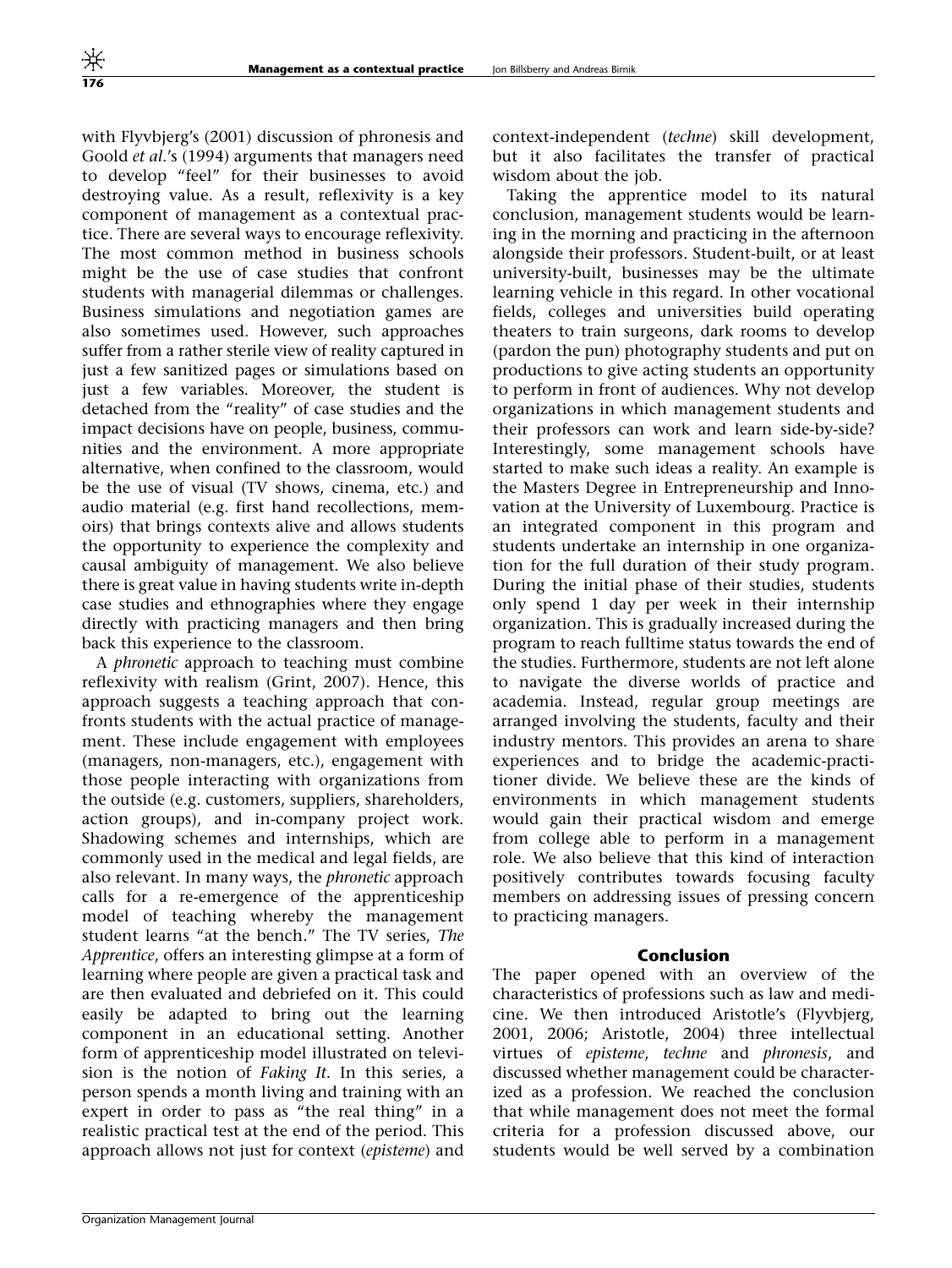of science, skills and practical wisdom. Phronesis or practical wisdom offers a synthesis to transcend the restrictive arguments for or against management as a profession. Drawing on this suggestion, the paper ended with discussion of the implications for research and teaching.

While the opening of this paper covered traditional ground in the discussion of whether management can be considered as a profession, it ended in a perhaps unexpected and controversial place. In short, the use of Aristotle's intellectual virtues as a way to frame and synthesize this debate leads to the spotlighting of phronesis as a potential resolution to the crisis in business schools. Phronesis means practical wisdom and this means that management students must be placed in real organizational settings under the tutelage of people who can properly help them learn. Not only would such an approach radically alter the nature of management education, but it would also alter the nature of business schools, business school faculty and business school students. Business schools would have to establish new kinds of industry partnerships or perhaps even set up and run businesses in which their students can get "hands-on" experience and

#### References

- AACSB (2007). Report of the AACSB international impact of research task force.
- Aristotle (2004). The Nicomachean ethics. London: Penguin.
- Bennis, W.G. & O'Toole, J. (2005). How business schools lost their way. Harvard Business Review, 83(5): 96–104.
- Cummings, T.G. (2007). 2006 presidential address: Quest for an engaged academy. Academy of Management Review, 32(2): 355–360.
- Fenton-O'Creevy, M.P., Knight, P. & Margolis, J. (2006). A practice-centered approach to management education. In C. Wankel and R. DeFillipi (Eds), New visions for graduate management education, 103–123. Greenwich, CT: Information Age Publishing.
- Ferraro, F., Pfeffer, J. & Sutton, R.I. (2005). Economic language and assumptions: How theories can become self-fulfilling. Academy of Management Review, 30(1): 8–24.
- Flyvbjerg, B. (2001). Making social science matter: Why social inquiry fails and how it can succeed again. Cambridge: Cambridge University Press.<br>yvbjerg, B. (2006). Making organization research
- Flyvbjerg, B. (2006). Making organization research matter: Power, values and phronesis. In S.R. Clegg, C. Hardy, T.B. Lawrence and W.R. Nord (Eds), The Sage handbook of organization studies, 370-387. Thousand Oaks: Sage.
- Fryer, B. & Gardner, H. (2007). The ethical mind: A conversation with psychologist Howard Gardner. Harvard Business Review, 85(3): 51–56.
- Ghoshal, S. (2005). Bad management theories are destroying good management practices. Academy of Management Learning and Education, 4(1): 75–91.
- Ghoshal, S. & Moran, P. (1996). Bad for practice: A critique of the transaction cost theory. Academy of Management Review, 21(1): 13–47.

the opportunity to make a difference to customers, staff and the businesses. Faculty would have to resemble the medical professor who practices in the morning and teaches in the afternoon. Another example is the way teacher education is set up in several countries with extensive internships in the classroom under the observation and coaching of both academic supervisors and experienced teachers.

The role would be guiding trainee managers and facilitating their learning. This apprenticeship model would also have an impact on students. Gone would be the days of rolling up to lectures, memorizing textbooks and regurgitating it all in examinations. Entry to a business school would be a commitment to engage in real work and to experience the thrill of business.

#### **Note**

<sup>1</sup>Please note that it is Aristotle's intellectual virtues of episteme, techne and phronesis that we find interesting and we do not support some of his other beliefs, such as his support of misogyny or his views regarding slavery and democracy. Please refer to Morrell (2007) for these and other concerns with referencing the work of Aristotle.

- Goold, M., Campbell, A. & Alexander, M. (1994). Corporatelevel strategy: Creating value in the multibusiness company. New York: John Wiley.
- Grint, K. (2007). Learning to lead: Can Aristotle help us find the road to wisdom? Leadership, 3(2): 231–246.
- Gulati, R. (2007). Tent poles, tribalism, and boundary spanning: The rigor-relevance debate in management research. Academy of Management Journal, 50(4): 775–782.
- Hambrick, D.C. (1994). 1993 presidential address: What if the academy of management really mattered? Academy of Management Review, 19(1): 11–16.
- Hauser, M.D. (2006). Moral minds: How nature designed our universal sense of right and wrong. New York: HarperCollins.
- Hawkins, P. & Winter, J. (1995). Skills for graduates in the 21st century. Cambridge: Association of Graduate Recruiters.
- Huff, A.S. (2000). 1999 presidential address: Changes in organizational knowledge production. Academy of Management Review, 25(2): 288–293.
- Huff, A.S., Tranfield, D. & van Aken, J.E. (2006). Management as a design science mindful of art and surprise: A conversation between Anne Huff, David Tranfield, and Joan Ernst van Aken. Journal of Management Inquiry, 15(4): 413–424.
- Jarzabkowski, P. (2005). Strategy as practice: An activity-based approach. London: Sage.
- Kahneman, D. & Tversky, A. (1973). On the psychology of prediction. Psychological Review, 80(4): 237–251.
- Lawrence, P.R. (1992). The challenge or problem-oriented research. Journal of Management Inquiry, 1(2): 139–142.
- Markides, C. (2007). In search of ambidextrous professors. Academy of Management Journal, 50(4): 762–768.
- McGahan, A.M. (2007). Academic research that matters to managers: On zebras, dogs, lemmings, hammers, and turnips. Academy of Management Journal, 50(4): 748–753.